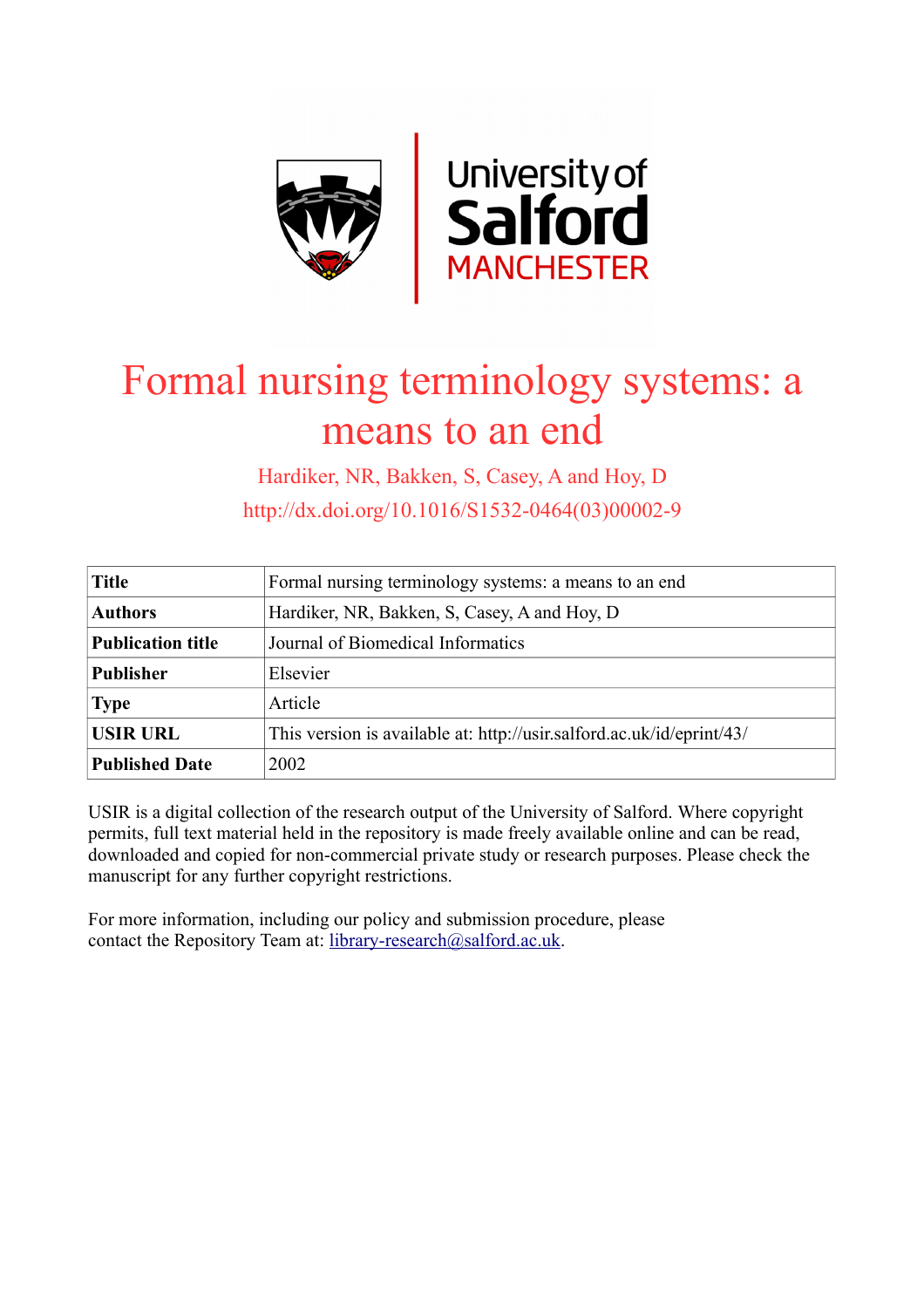# **Formal nursing terminology systems: a means to an end**

Nicholas R. Hardiker RN PhD<sup>1</sup>, Suzanne Bakken RN DNSc FAAN<sup>2</sup>, Anne Casey RN MSc<sup>3</sup>, Derek Hoy RN MSc<sup>4</sup>.

<sup>1</sup>Senior Research Fellow, University of Salford, UK

<sup>2</sup>Professor of Nursing and Professor of Medical Informatics, Columbia University, New York, USA

<sup>3</sup>Editor of Paediatric Nursing and Informatics Advisor, Royal College of Nursing, London, UK

4 Senior Research Fellow, Glasgow Caledonian University, UK

Address for correspondence:

Nicholas R. Hardiker RN PhD, Senior Research Fellow, Salford Health Informatics Research Environment, Room PO42, Brian Blatchford Building, The University of Salford, Greater Manchester, M6 6PU UK.

Tel: +44 (0)161 295 7013

Fax: +44 (0)161 295 2432

e-mail: [n.r.hardiker@salford.ac.uk](mailto:n.r.hardiker@salford.ac.uk)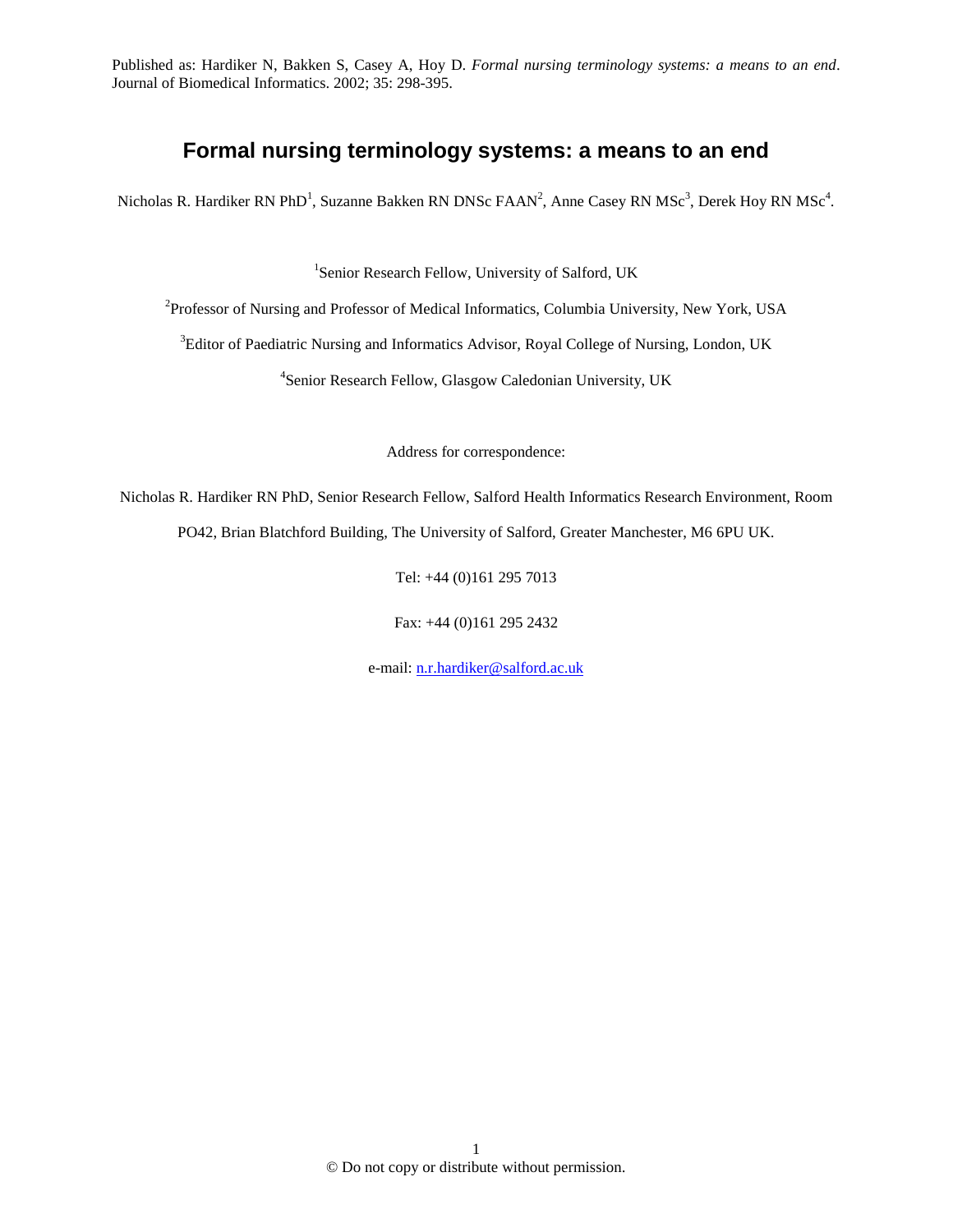# **Abstract**

*In response to the need to support diverse and complex information requirements, nursing has developed a number of different terminology systems. The two main kinds of systems that have emerged are enumerative systems and combinatorial systems, although some systems have characteristics of both approaches. Differences in the structure and content of terminology systems, while useful at a local level, prevent effective wider communication, information sharing, integration of record systems and comparison of nursing elements of healthcare information at a more global level. Formal nursing terminology systems present an alternative approach. This article describes a number of recent initiatives and explains how these emerging approaches may help to augment existing nursing terminology systems and overcome their limitations through mediation. The development of formal nursing terminology systems is not an end in itself and there remains a great deal of work to be done before success can be claimed. This article presents an overview of the key issues outstanding and provides recommendations for a way forward.*

Keywords: terminology systems, nursing, concept representation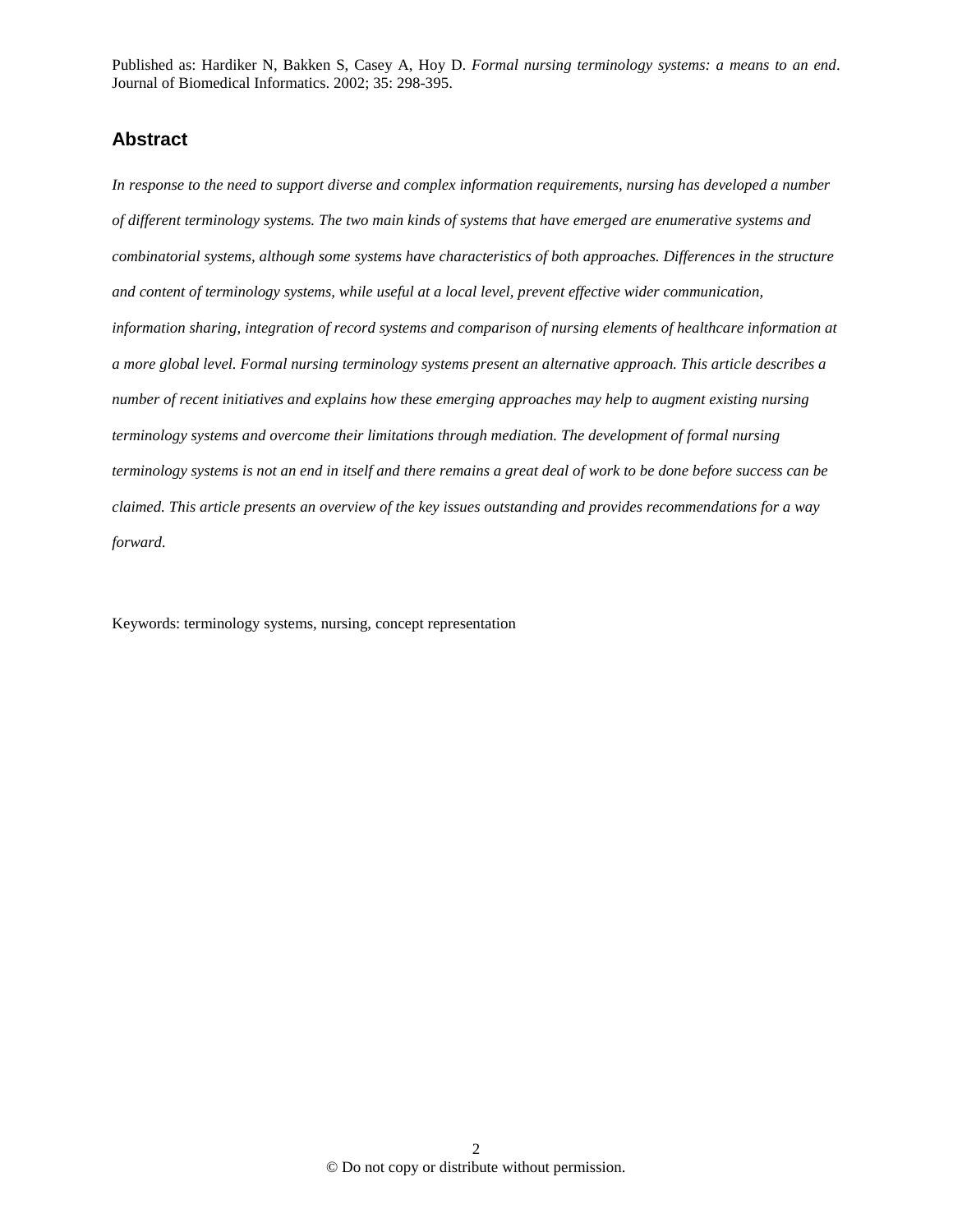#### **Introduction**

In common with other health care professionals, nurses need a range of information to carry out their work. They need information on: individual clients, groups of clients, the environment in which they practice, and the current state-of-the-science [1]. They use information for different purposes including: to communicate with others, to make decisions, to make new knowledge through aggregation, and to find other information [2].

The majority of information traditionally generated and used by nurses takes the form of natural language *e.g.* speech and handwriting. As electronic record systems have been developed, so questions have arisen about how best to record this information so that it accurately reflects client experiences and nursing phenomena. Natural language is one option. However, while natural language makes clinical information available to nurses, it remains largely inaccessible to computer applications that manipulate clinical information symbolically *e.g.* for statistical research or automated decision support [3]. Such applications require data that is encoded according to 'standardized' terminology systems and data structures.

In this article we describe and critique a number of commonly reported nursing terminology systems, providing reasons for the recent proliferation of such systems. We present a solution for many of the problems arising from this proliferation and discuss outstanding issues for the nursing profession.

#### **Existing nursing terminology systems**

Terminology work within nursing has been ongoing for a number of years. Since the early 1990s a number of factors have conspired to provide a particularly fertile ground for the development of nursing terminology systems. These factors have included the need to quantify nursing for the management of resources, the development of the electronic patient record, the development of knowledge bases and the growth of evidence-based practice [4]. Above all, there has been a desire to ensure the visibility of nursing in healthcare systems: to ensure that systems are developed which support the work of nurses within a multi-disciplinary service; and to ensure that the contribution of that work is represented in aggregated healthcare information. The ongoing work has resulted in the development of a number of diverse nursing terminology systems.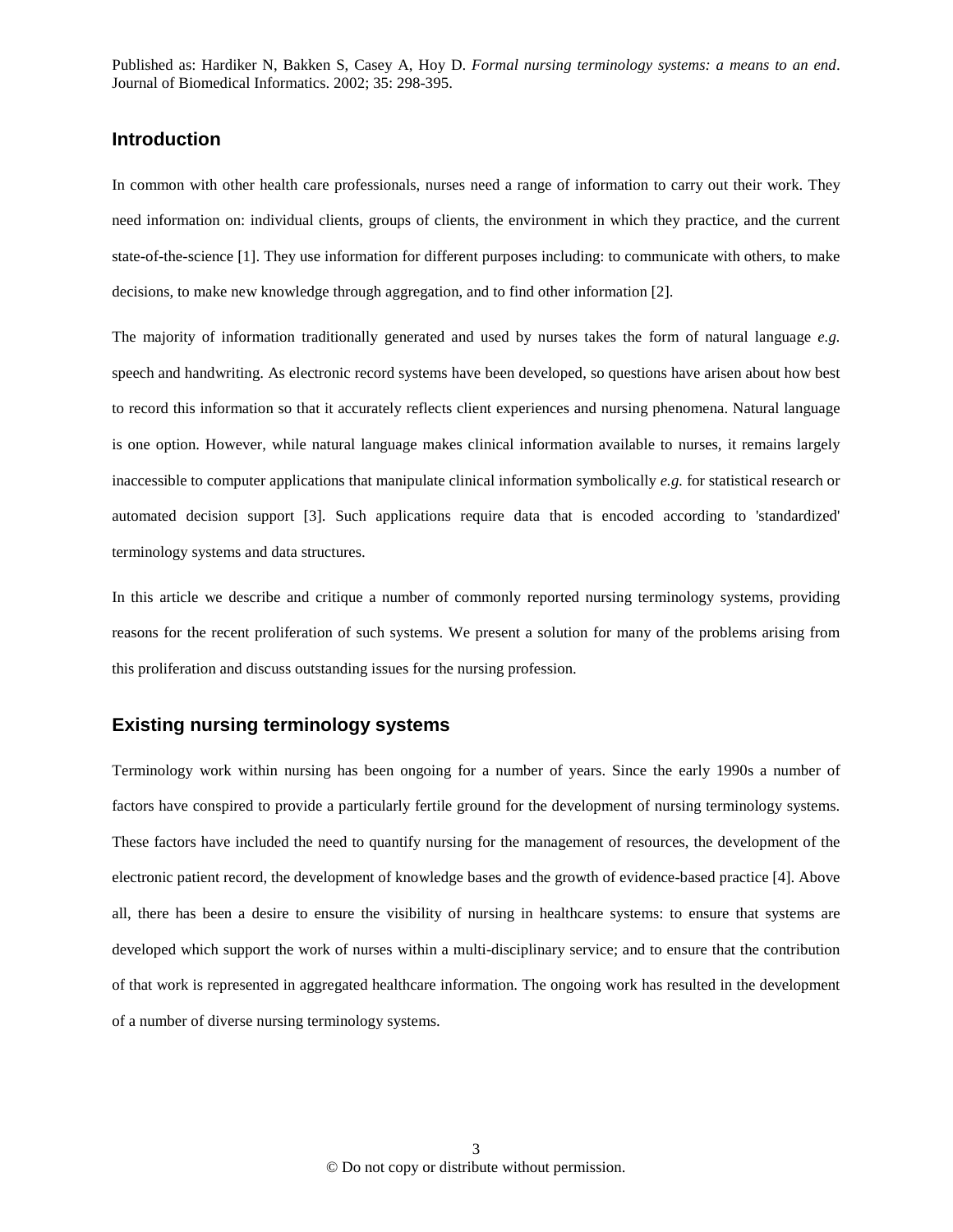#### *Enumerative systems*

Many nursing terminology systems are presented as, or are indexed by, a restricted set of pre-coordinated terminological phrases (in which concepts are combined to make a clinical phrase), arranged in a list and perhaps organised alphabetically or hierarchically. Such terminology systems are *enumerative* systems, meaning that all possible phrases are explicitly listed. Examples of enumerative systems include the North American Nursing Diagnosis Association Taxonomy I (NANDA) [5] and the Nursing Interventions Classification (NIC) [6].

NANDA is an example of an enumerative terminology system for nursing diagnoses. Within NANDA a nursing diagnosis represents a clinical judgement about the response of a client or client group to health issues. The current version embodies 155 nursing diagnoses, each with a label (a pre-coordinated phrase such as *Ineffective individual coping*), an informal definition (*i.e*. a definition written in natural language, rather than a more formal representation of concepts and relationships), defining characteristics, risk factors and/or related factors. Each nursing diagnosis is located within a simple organising structure consisting of 9 human response patterns.

NIC is also an example of an enumerative terminology system. The focus for NIC is on nursing interventions. Within NIC a nursing intervention represents a treatment, based on clinical judgement, that a nurse performs to enhance outcomes. The current version embodies 486 nursing interventions, each with a label, an informal definition, a list of activities that describe what a nurse does to implement the intervention, a unique non-hierarchical code and a short list of background readings. In common with NANDA, each intervention is located within a simple taxonomy, this time consisting of 7 classes and 30 domains.

#### *Combinatorial systems*

Several other nursing terminology systems employ a combinatorial approach, where complex terminological phrases may be built up from elementary concepts. So the NANDA phrase above might be represented as a combined concept consisting of three elements: *ineffective* (from a set of judgement concepts), *individual* (from a set of client concepts) and *coping* (from a set of human response concepts). Examples of such combinatorial terminology systems include the Omaha System [7], the Home Health Care Classification system (HHCC) [8] and the International Classification for Nursing Practice (ICNP®) [9]. This section focuses on the Nursing Intervention components of each of these combinatorial systems in order to demonstrate the range of approaches used.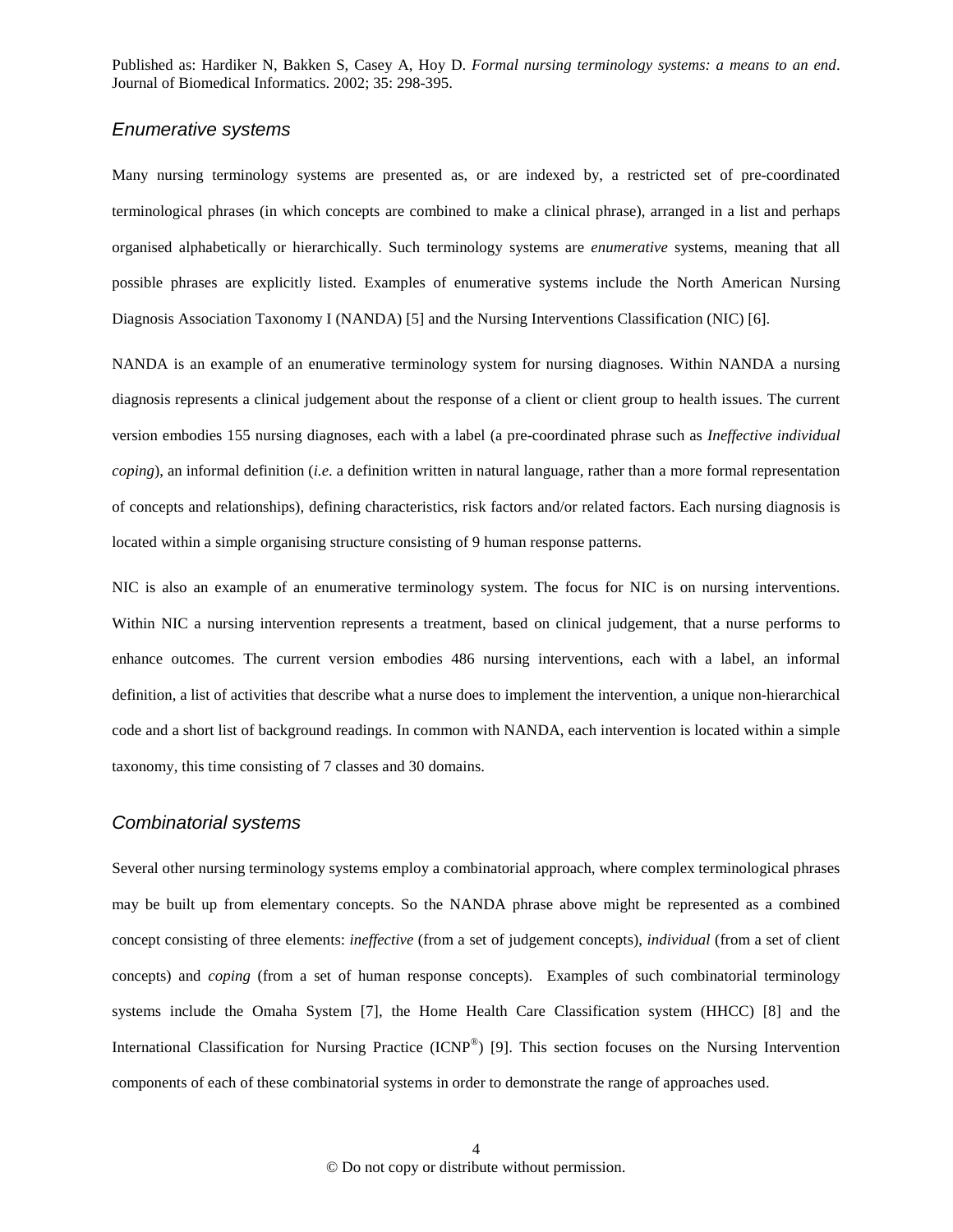The Omaha System provides a framework for documentation within home health and public health nursing practice. The Omaha System Intervention Scheme is organised into 3 levels of abstraction: 4 broad categories of interventions, 62 targets or objects of nursing action, and client-specific information (which is generated by the health care professional). The intervention categories each have a label and an informal definition and they seek to provide an organising structure for describing nursing actions. These categories are**:** *Health Teaching, Guidance and Counseling*; *Treatments and Procedures*; *Case Management*; and *Surveillance*. Targets, the 'objects' of nursing actions, serve to further describe interventions (giving rise to 248 potential phrases) *e.g. Surveillance – Nutrition*. They are arranged in a simple list; each has a label and a brief informal definition. Additional client-specific information may be added by the health professional to categories and targets.

In contrast, HHCC, which provides a framework for documenting and classifying home health and ambulatory care, allows nursing interventions (similar to targets in the Omaha System) to be qualified by the type of nursing action (similar to intervention categories in the Omaha System). The HHCC system of Nursing Interventions consists of 160 nursing interventions, each with a label, a short informal definition and a hierarchical code. Within the classification of nursing interventions, each nursing intervention is located within a hierarchy of 60 major categories and 100 subcategories *i.e.* subcategories are classified according to the generic 'is-a' relation under major categories. Nursing interventions, either categories or subcategories, may be modified by one of four types of nursing action: *Assess*; *Direct Care*; *Teach*; and *Manage* (giving rise to 640 potential phrases) *e.g. Breathing exercises – teach*.

These latter two terminology systems in reality represent hybrid approaches that display characteristics of both enumerative and combinatorial approaches. The ICNP® classification of Nursing Interventions goes somewhat further towards a combinatorial system by breaking down terminological phrases into eight different axes: *Action Type, Target, Means, Time, Topology, Location, Route*, and *Beneficiary* (giving rise not to hundreds but to many millions of potential phrases).

#### **Difficulties with existing approaches**

Enumerative and combinatorial systems are considered important because they provide a structure for retrieving and using nursing data from computer-based information systems [10]. Enumerative systems are also seen as useful for statistical evaluation [11]. However, there are difficulties associated with both approaches [12].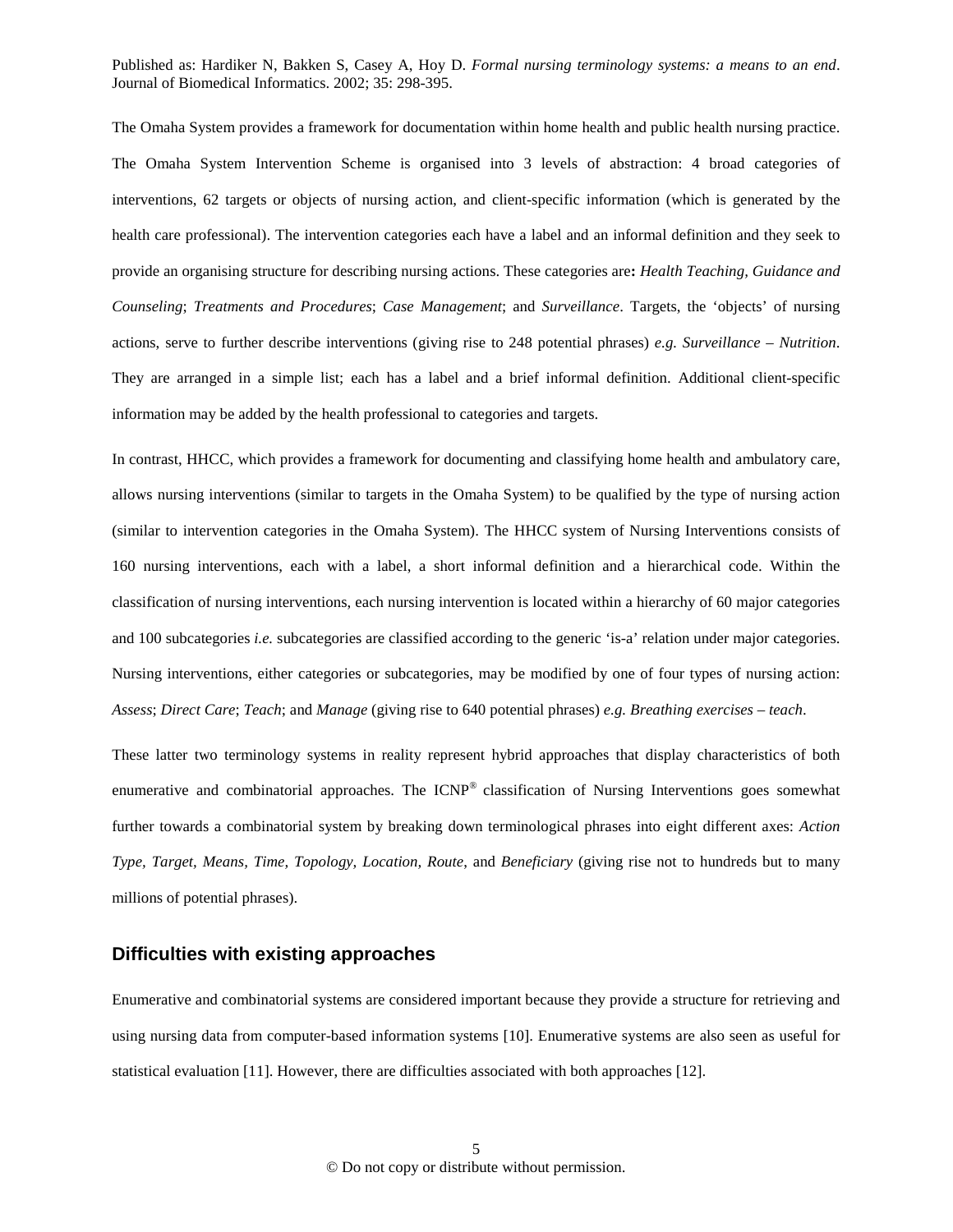Despite relatively widespread use of enumerative systems, it is now recognised that an enumerative approach is inherently problematic. As mentioned previously, nursing care consumes and produces a large amount of detailed information. An enormous number of individual terminological phrases would be needed to represent all possible information. However, the constraints imposed in the development and use of enumerative systems mean that the number of phrases necessarily must be limited. Thus enumerative systems tend to reflect a compromise between being broad but shallow to cover many areas of interest, and being narrow but deep to provide the necessary detail for a specific area. As a result they must be tuned to a particular purpose if they are to be useful.

Combinatorial systems address this problem by permitting the representation of a larger number of more highly detailed concepts (although despite their increased expressiveness, there is evidence to show that combinatorial systems still do not in fact provide adequate coverage [13]). However, the lack of rules for determining relevant combinations means that the direct use of combinatorial systems introduces an increased 'look up' burden on users; in order to specify a single combined concept they must search for and select elements from several distinct lists. In addition, within such systems elementary concepts may be explicitly classified *e.g.* in HHCC nursing intervention subcategories are classified under major categories; combined concepts (*e.g.* a nursing intervention plus a type of nursing action) are not. For example a combined concept representing the phrase *Teaching about diabetes* would not be classified as a kind of *teaching* so retrieval of all interventions which involve teaching would not be straightforward. Thus in the absence of adequate supporting software, any hierarchical relationships between combined concepts must be inferred [14]. Other researchers have found related problems with the combinatorial approach. For example, in a recent review of the beta version of ICNP® the researcher concluded that it 'does not even remotely meet the fundamental requirements of a contemporary classification' [15, p.48].

Individual terminology systems can be useful if they match the requirements of particular users [16]. However, due to differences in content and structure we are not able to make use of their similarities and resolve their differences [17]. With such a diversity of different systems we cannot hope to communicate effectively, to share information, to build integrated record systems, and make sense of health care at a more global level. And yet this is what health care increasingly demands. It would be unrealistic to expect all potential users to use a single terminology system; indeed it would be unrealistic to expect anyone to develop such a system in the first place. Thus some form of mediation among existing nursing terminology systems is required, possibly through the use of formal terminology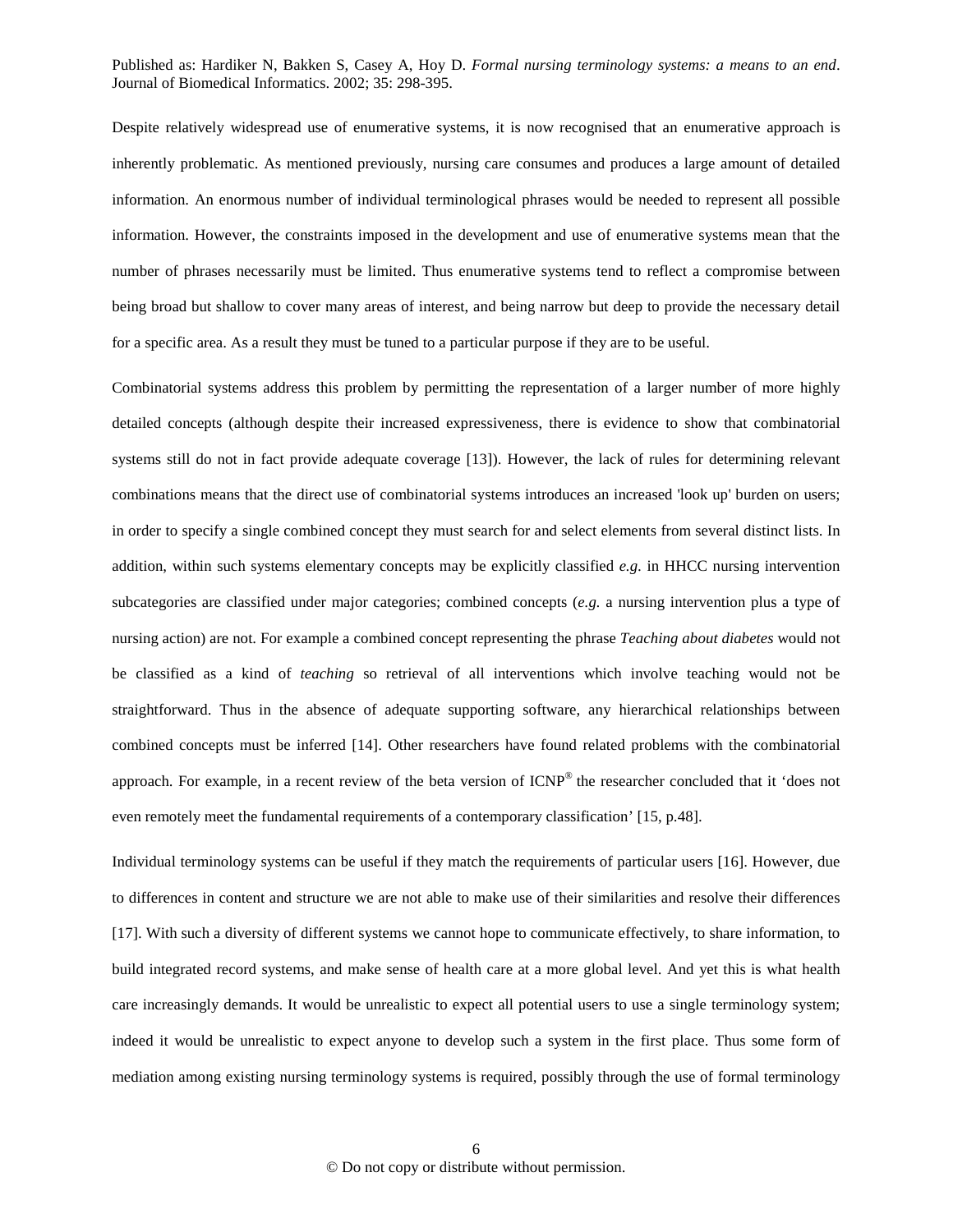systems, in order to facilitate the comparison and interchange of heterogeneous patient care data. Such systems will allow nurses to take full advantage of the data they collect and they will facilitate the ongoing transition to computer-based information systems.

# **Emerging approaches**

A formal terminology system has three main components: a terminology model, a representation language and a software system [18]. A terminology model is a representation of a set of concepts and their interrelationships. For example, a terminology model for a nursing intervention might include concepts that relate to the target of an intervention (*e.g. Pain*) and type of action used (*e.g. Assessment*). Formal terminology systems are computer-based. To this end the model is constructed under a representation language that is implemented by a software system.

GALEN (Generalised Architecture for Languages, Encyclopaedias and Nomenclatures) is a research and development programme with a focus on technologies to underpin the next generation of clinical information systems. Under the GALEN approach, GRAIL (GALEN Representation and Integration Language) is the language used for the representation of concepts and their interrelationships [19]. GRAIL is one of a family of representation languages known as 'description logics'.

#### *Insert figure 1 around here*

\_\_\_\_\_\_\_\_\_\_\_\_\_\_\_\_\_\_\_\_\_\_\_\_\_\_\_\_\_\_\_\_\_\_\_\_\_\_\_\_\_\_\_\_\_\_\_\_\_\_\_\_\_\_\_\_\_\_\_\_\_\_\_\_\_\_\_\_\_\_\_\_\_\_\_\_\_\_\_\_\_\_\_\_\_\_\_\_\_\_\_\_\_

\_\_\_\_\_\_\_\_\_\_\_\_\_\_\_\_\_\_\_\_\_\_\_\_\_\_\_\_\_\_\_\_\_\_\_\_\_\_\_\_\_\_\_\_\_\_\_\_\_\_\_\_\_\_\_\_\_\_\_\_\_\_\_\_\_\_\_\_\_\_\_\_\_\_\_\_\_\_\_\_\_\_\_\_\_\_\_\_\_\_\_\_\_

Two integrated sets of tools are used in the construction of a GRAIL model: a modelling environment and a terminology server. The modelling environment facilitates the formulation of models. This includes the specification of an initial hierarchy of elementary concepts and the definition of rules to decide how more complex concepts might be composed (Figure 1).

The terminology server performs the actual construction of the model [20]. This involves the composition of concepts according to the rules, the automatic classification of complex concepts into the hierarchy and conflict resolution (Figure 2).

\_\_\_\_\_\_\_\_\_\_\_\_\_\_\_\_\_\_\_\_\_\_\_\_\_\_\_\_\_\_\_\_\_\_\_\_\_\_\_\_\_\_\_\_\_\_\_\_\_\_\_\_\_\_\_\_\_\_\_\_\_\_\_\_\_\_\_\_\_\_\_\_\_\_\_\_\_\_\_\_\_\_\_\_\_\_\_\_\_\_\_\_\_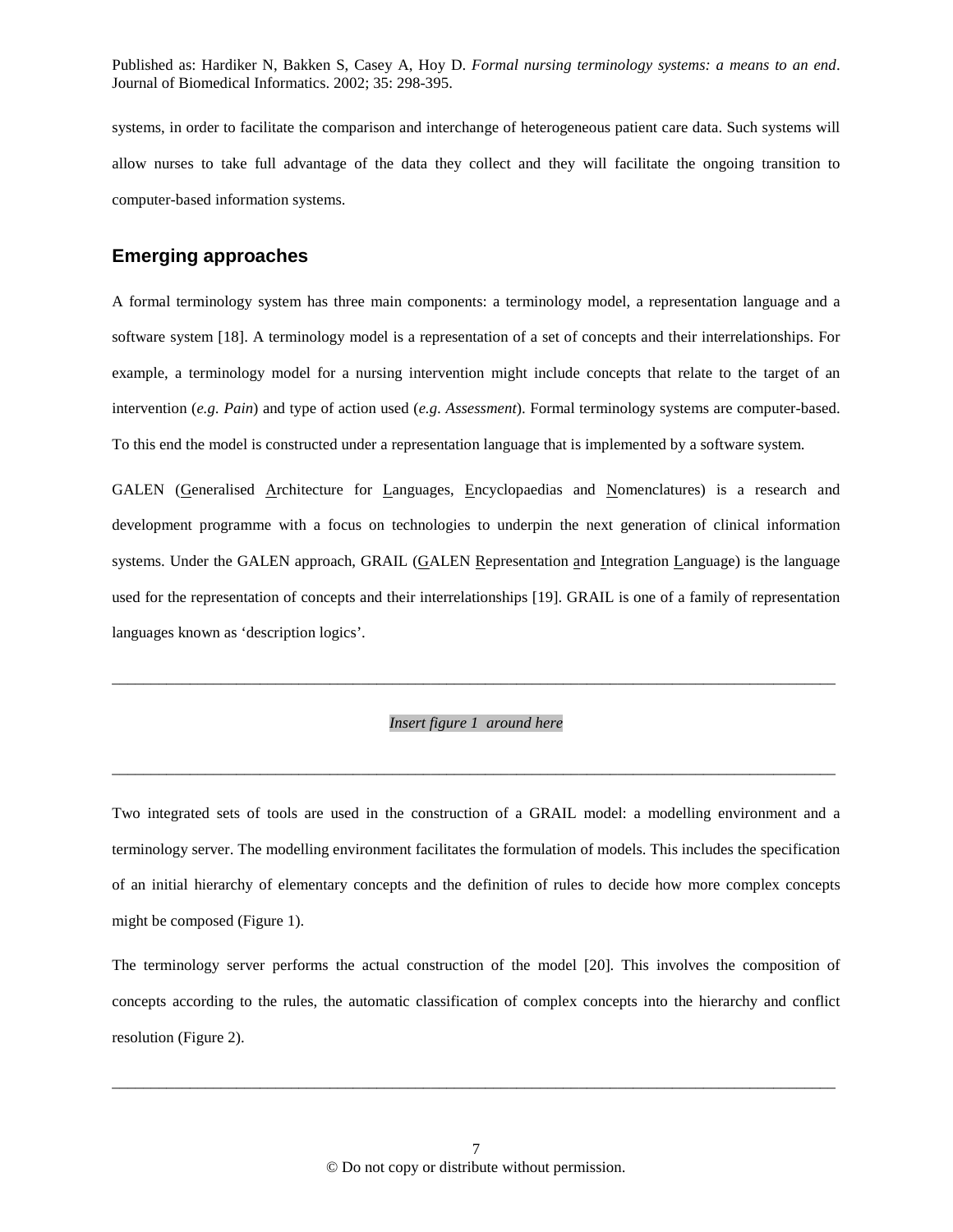#### *Insert figure 2 around here*

\_\_\_\_\_\_\_\_\_\_\_\_\_\_\_\_\_\_\_\_\_\_\_\_\_\_\_\_\_\_\_\_\_\_\_\_\_\_\_\_\_\_\_\_\_\_\_\_\_\_\_\_\_\_\_\_\_\_\_\_\_\_\_\_\_\_\_\_\_\_\_\_\_\_\_\_\_\_\_\_\_\_\_\_\_\_\_\_\_\_\_\_\_

Another example is based on SNOMED® International, a large-scale multidisciplinary terminology system developed by the College of American Pathologists. Within the SNOMED<sup>®</sup> Reference Terminology (SNOMED<sup>®</sup> RT) [21] concepts and their interrelationships are represented using a different description logic than under the GALEN approach (*i.e.* modified Knowledge Representation Specification Syntax [KRSS]). In common with the GALEN approach, a set of tools supports the formulation and construction of the SNOMED<sup>®</sup> RT terminology model. An additional recent initiative, SNOMED® Clinical Terms (SNOMED® CT), represents an attempt by the College of American Pathologists and the UK Secretary of State for Health (on behalf of the National Health Service Executive) to combine SNOMED® RT and UK Clinical Terms Version 3. These two latter examples represent attempts, not only to mediate among existing nursing terminology systems, but also to integrate nursing concepts within larger terminology systems with a broad coverage of the healthcare domain. The scope of work for a current International Standards Organization (ISO) initiative on the integration of a reference terminology model for nursing is consistent with this perspective.

# **Outstanding issues**

The GALEN approach, SNOMED<sup>®</sup> RT and SNOMED<sup>®</sup> CT, seek to provide formal terminology systems within which all and only clinically sensible concepts (both elementary and complex) are represented and classified. There is plausible evidence to suggest that formal terminology systems can accommodate different representational forms *i.e.* both enumerative and combinatorial systems, and they can identify and exploit hierarchical relationships within and between such systems [22] (Figure 3).

#### *Insert figure 3 around here*

\_\_\_\_\_\_\_\_\_\_\_\_\_\_\_\_\_\_\_\_\_\_\_\_\_\_\_\_\_\_\_\_\_\_\_\_\_\_\_\_\_\_\_\_\_\_\_\_\_\_\_\_\_\_\_\_\_\_\_\_\_\_\_\_\_\_\_\_\_\_\_\_\_\_\_\_\_\_\_\_\_\_\_\_\_\_\_\_\_\_\_\_\_

\_\_\_\_\_\_\_\_\_\_\_\_\_\_\_\_\_\_\_\_\_\_\_\_\_\_\_\_\_\_\_\_\_\_\_\_\_\_\_\_\_\_\_\_\_\_\_\_\_\_\_\_\_\_\_\_\_\_\_\_\_\_\_\_\_\_\_\_\_\_\_\_\_\_\_\_\_\_\_\_\_\_\_\_\_\_\_\_\_\_\_\_\_

In this way formal terminology systems function as so-called *reference terminologies* [21]. By linking concepts in a formal terminology model to phrases from diverse terminology systems, formal terminology systems can act as a common point of reference to highlight semantic overlap and difference. Formal terminology systems are emerging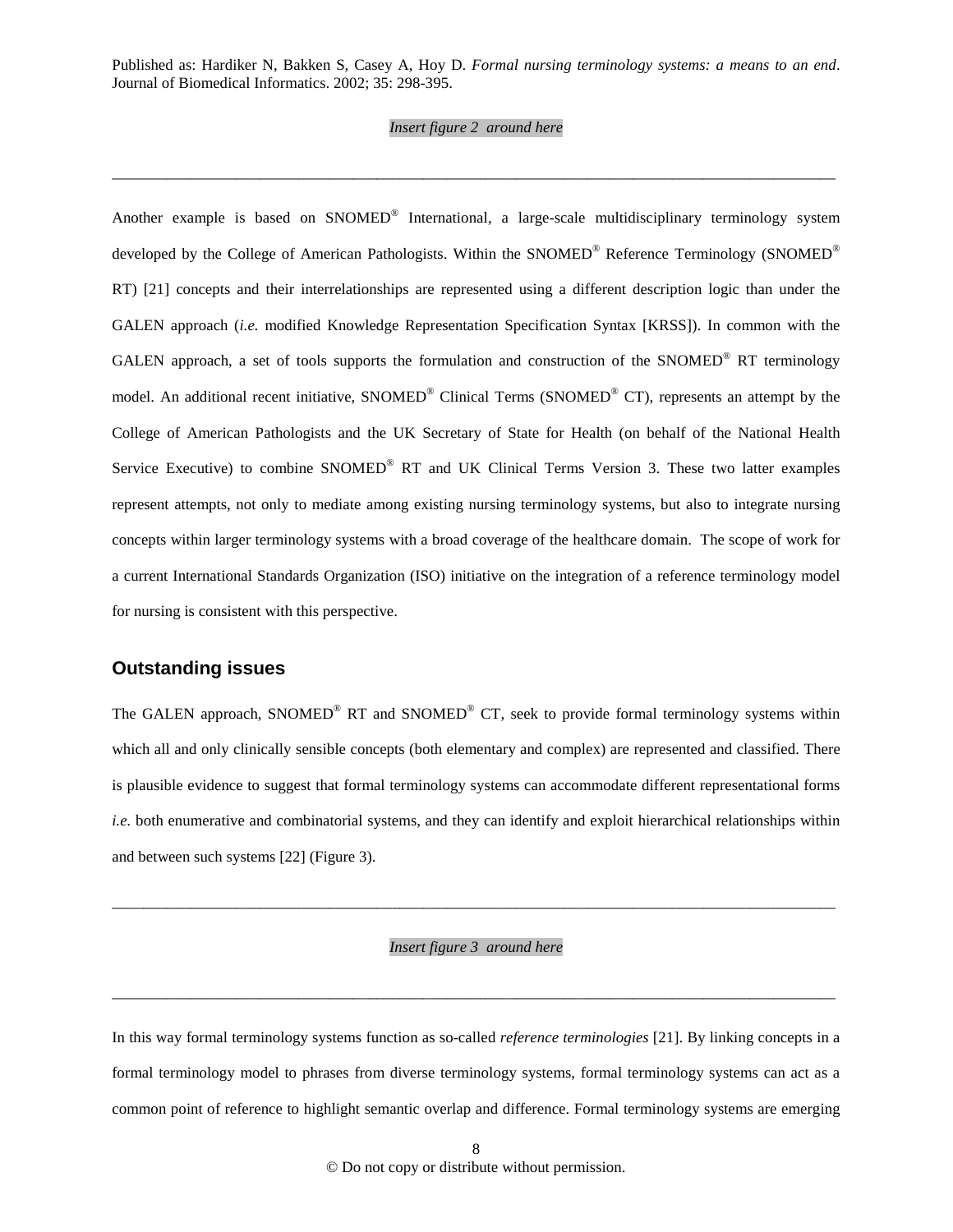as a possible solution to the mediation problem. However, at least as far as nursing goes, there are a number of outstanding issues. These issues form the focus of the remainder of this article.

#### *Formal modelling of existing nursing terminology systems*

There may be any number of ways to model terms drawn from existing terminology systems. For example, should we model *Impaired swallowing* as a 'swallowing that is modified by an impairment' or as an 'impairment that is modified by swallowing'? Is a *Client* a beneficiary, a subject or a recipient of care? Each view has its own merits. However, practical experience within standards organisations demonstrates that reaching consensus on such issues is problematic. In practical terms it may not matter that we reach consensus. Unlike with more traditional terminology systems, formal terminology systems encourage a more pragmatic solution by re-framing the problem. Key questions we should be asking of a formal terminology system are not 'What does it look like?' and 'Does it fit with my view of the world?'. Rather we should be asking 'Does it behave as I expect?' and 'Does it behave as I want?'. For example, when a concept is automatically classified it should appear where it is expected to appear. Moreover, other similar concepts should be classified in a similar way. For example, we would expect conceptual representations of *Chronic pain* and *Acute pain* to appear as close siblings under the more general conceptual representation of *Pain*. There may of course be disagreement about the resulting classifications within formal terminology systems. However, any debate is likely to be more concrete than philosophical.

#### *Idiosyncrasies of existing terminology systems*

Existing enumerative and combinatorial systems have a number of idiosyncrasies. Certain features make them suitable perhaps for statistical evaluation but less appropriate in a clinical context. For example while we might code something as an 'Other….' we would not necessarily wish to record such a vague notion in the clinical record. Other features such as embedded actions (*i.e.* doing z, doing y to do z, doing x to do y to do z, *etc*.) make retrieval more difficult. And as a final example, many existing terminology systems have been developed as *user interface terminologies i.e*. terminologies that are optimized for user interface applications [21]. Therefore a level of redundancy is tolerated that would not be desirable within formal systems. In developing formal models to represent existing terminology systems we can identify inconsistencies within those systems and lobby to effect positive change.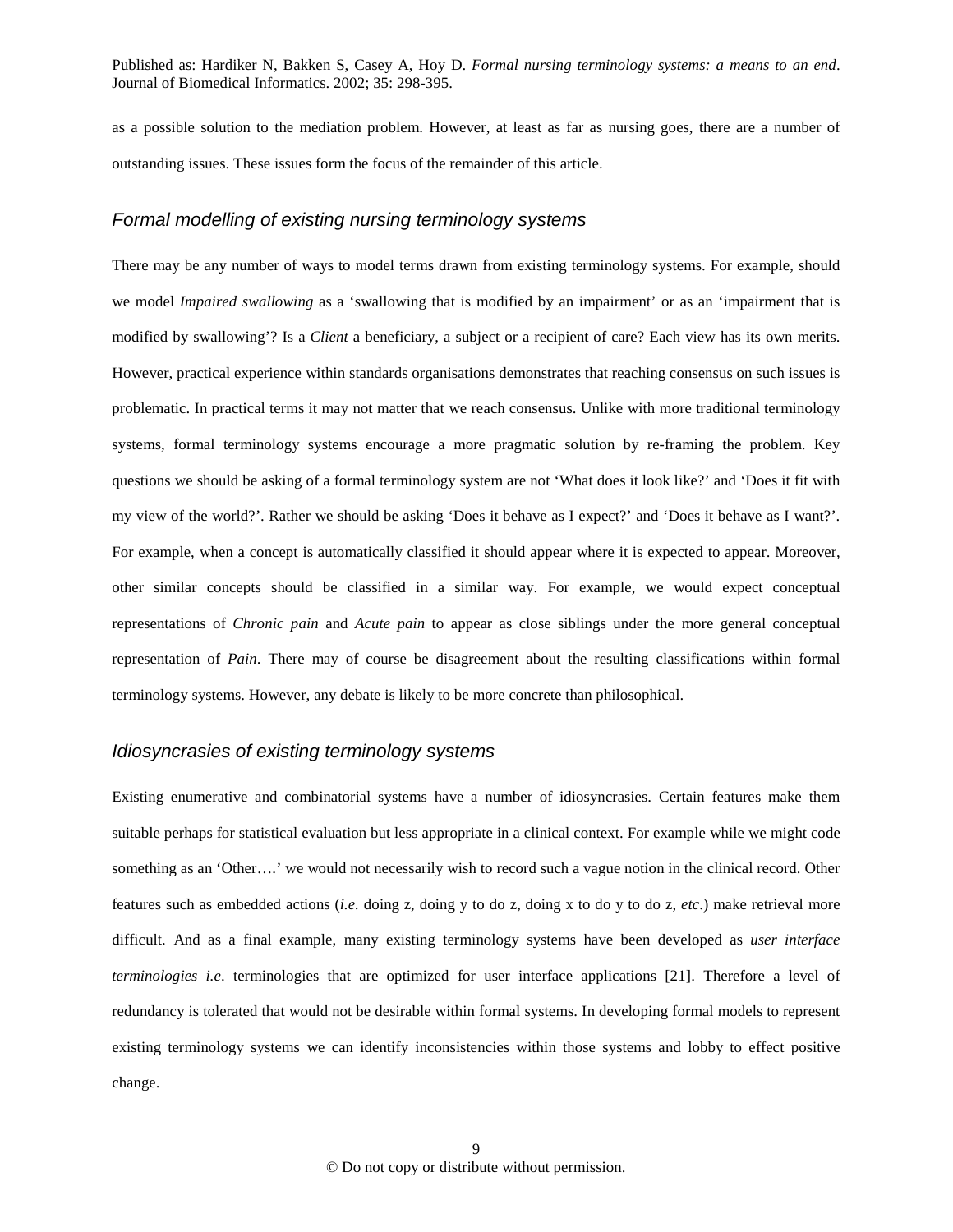### *Consistency in modelling without ambiguity in interpretation*

A further outstanding issue concerns the level of abstraction at which existing terminology systems map onto the formal terminology system. One study has shown that the informal nature of definitional statements in existing terminology systems is not exact enough for consistent concept modelling and that greater success comes from taking labels rather than definitions as sources for concept models [22]. However the same study also showed that lexically similar or identical labels are not considered by developers or users necessarily to mean the same thing *e.g. Medication Actions – Teach* from HHCC and *Health Teaching, Guidance, and Counseling – Medication Action/Side Effects* from the Omaha System. So while it may be easier to represent more abstract concepts, the abstraction belies a greater potential for ambiguity and inaccuracy in mapping. A possible solution might be to use a formative development methodology that accommodates both the views of terminology developers and users in determining the existence and accuracy of mappings.

#### *Scope*

As demonstrated previously, formal terminology systems can be used to perform terminological reasoning e.g. 'Acute pain' is a child of 'Pain'. However, it would be wrong to expect such systems to perform other forms of nonterminological reasoning. Examples of such inferences might include: links to appropriate interventions given a particular diagnosis, or the derivation of a particular diagnosis from a set of signs and symptoms. While formal terminology systems must contain the basic building blocks or semantic 'hooks' to enable such inferences to be made i.e. expressions to represent signs, symptoms, diagnoses, interventions, *etc*., clinical decision-making and diagnostic inference are usually beyond their scope.

#### *Internal coherence versus clinical validity*

People are not machines and machines are not people. The needs of one do not in many cases equal the needs of the other. Because a concept is coherent and follows the logical rules of a formal terminology system, this doesn't necessarily mean that it will be valid or even relevant in clinical practice. For example, it may be desirable to specify a general rule to associate a phenomenon with a colour. While this would allow us to capture the notion of *Green sputum* it would also allow inappropriate concepts such as *Yellow pain.* It is not essential that the formal terminology system contains only clinically relevant concepts; indeed it is very unlikely. However, if we cannot identify and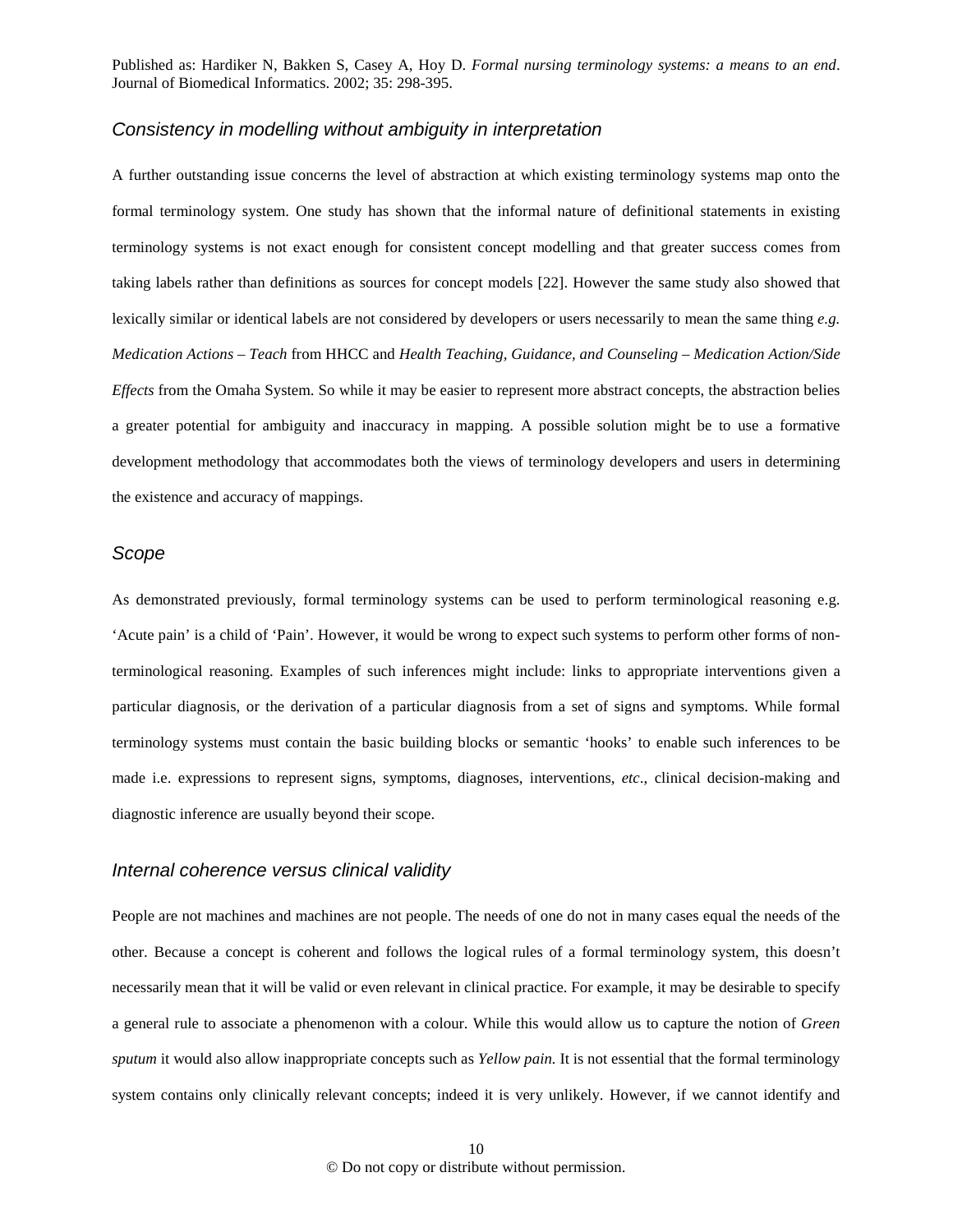isolate subsets of valid concepts that have relevance to particular domains (*e.g.* paediatric nursing), tasks such as defining and maintaining mappings will be problematic. This will require advanced stakeholder and task analysis and compatible mechanisms to capture the results of such analyses.

With respect to internal coherence, it would be very difficult to develop a formal nursing terminology system without flaws. We accept that people are flawed - in many cases we expect it and we develop processes to identify and overcome those flaws in order to prevent error *e.g.* third-party verification of intravenous drug dosage. To expect more of a computer-based formal terminology system would be unrealistic. However, unless there is some way of identifying and overcoming such flaws the there is the very real danger of unchecked error *e.g.* automated administration of an incorrect drug dosage due to an unidentified flaw within the formal terminology system.

#### *Generalizability*

As other authors have noted 'there is as yet no proof that a general re-usable terminology serving all of the aspirations for clinical information systems is possible' [1, p. 241]. To develop a formal terminology system that covers all of healthcare will require enormous effort; but to be useful as a reference terminology, any formal terminology system must necessarily provide broad coverage. The formal terminology system approach has been successfully applied within specific, clearly delimited domains [22]. However, it is important to acknowledge that there is no firm evidence to suggest that the approach can be generalised to include other related and disparate domains.

## *Usability*

The logical foundation of formal terminology systems does not in many cases tally with the more pragmatic concerns of users. Initially, as formal terminology systems are used solely for mediating between existing terminology systems, any formal properties are only of concern to the people who have to build and maintain the system (including those who must maintain the mappings to existing systems). Inevitably there will be a gradual migration towards direct use of formal terminology systems for documentation, querying, reporting and other more clinical and user-oriented functions. The development of SNOMED® CT, a clinical terminology with both reference and interface characteristics is an indication of such a migration. However this cannot happen without the concurrent development of other mechanisms for presenting the formal terminology system to users and for 'feeding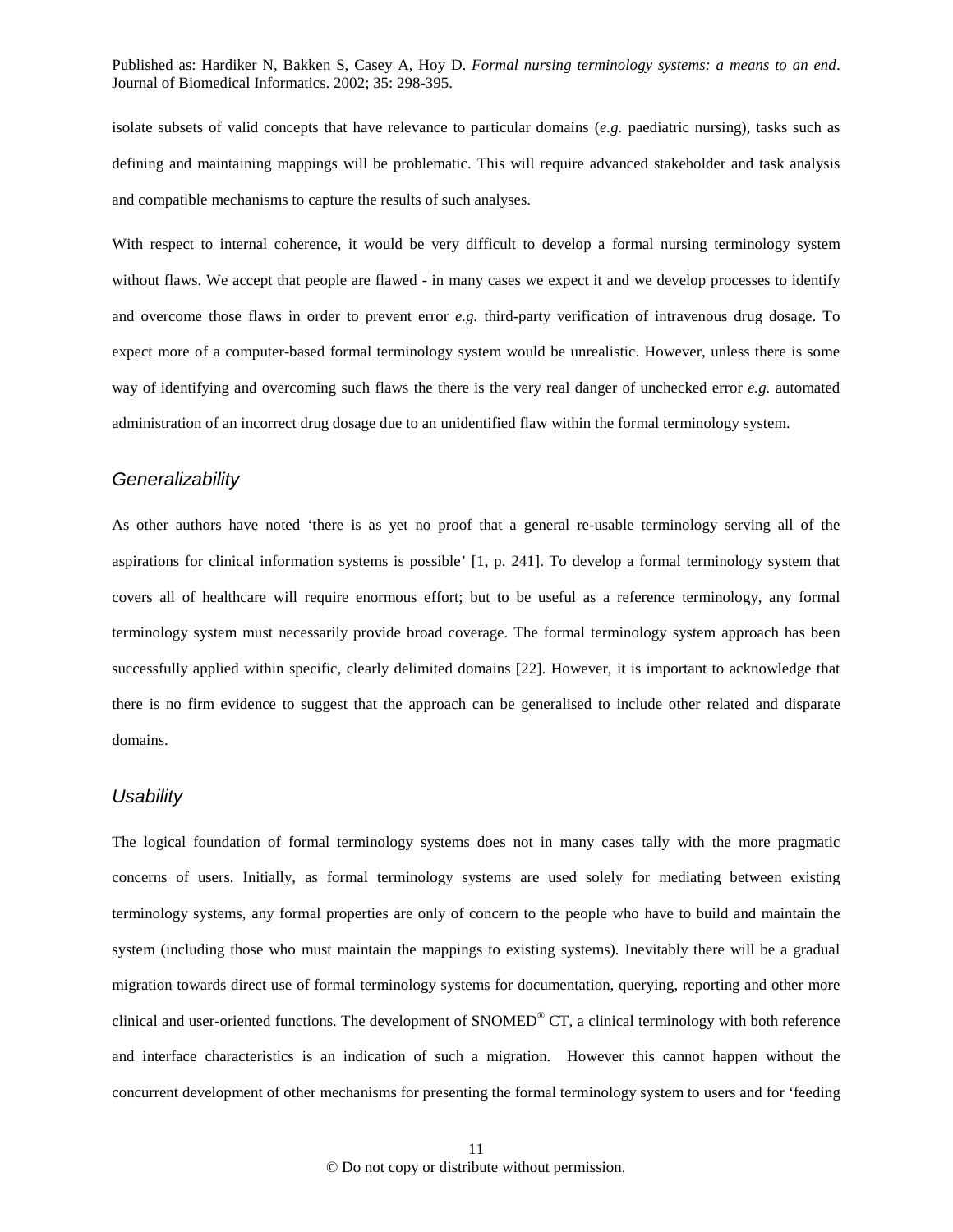back' user input to the system *e.g.* models of the dialogue between the embedded terminology system and the computer-based application user that would embody also the non-terminological knowledge described previously.

#### *Application-based validation*

Formal terminology systems are best viewed as software. Moreover, if it weren't for the desire to build advanced computer-based applications, the development of formal terminology systems would be little more than an interesting academic exercise [1]. Such applications are potentially a confounding factor in the utility and usability of formal terminology systems. Thus an accurate evaluation of formal terminology systems can only take place in the context of the computer-based applications in which they are embedded. Traditional bench testing techniques in which the terminology system is evaluated separately from the application should form only a small part of any systematic evaluation.

#### *Future-proofing*

As mentioned previously, enumerative and combinatorial systems may not provide adequate coverage of the nursing domain (given the wide range of potential purposes this is perhaps unsurprising, particularly if terminology systems are evaluated at a snapshot in time). Mechanisms such as formal terminology systems, whose primary role is to mediate between existing terminology systems, can do nothing to overcome this limitation. The onus is on the developers of existing terminology systems to augment and refine their systems in response to the changing needs of users and to advances in nursing science. Formal terminology systems must be able to accommodate or adapt to changes to their source terminology systems in a timely fashion; in particular, the high-level conceptual structure (*i.e.* the ontology) must be resilient enough to cope with shifting paradigms in nursing science.

# **Conclusion**

Formal terminology systems represent new ammunition against the so-called 'terminology problem'. Formal terminology systems do not seek initially to replace existing systems. Instead they seek to supplement them, increase their utility and drive them to a more principled organisation. However, it is important to maintain realistic expectations - there is no proof as yet that the development of such systems on a large scale is possible. Moreover, before we can claim any degree of success, their development depends on a number of factors: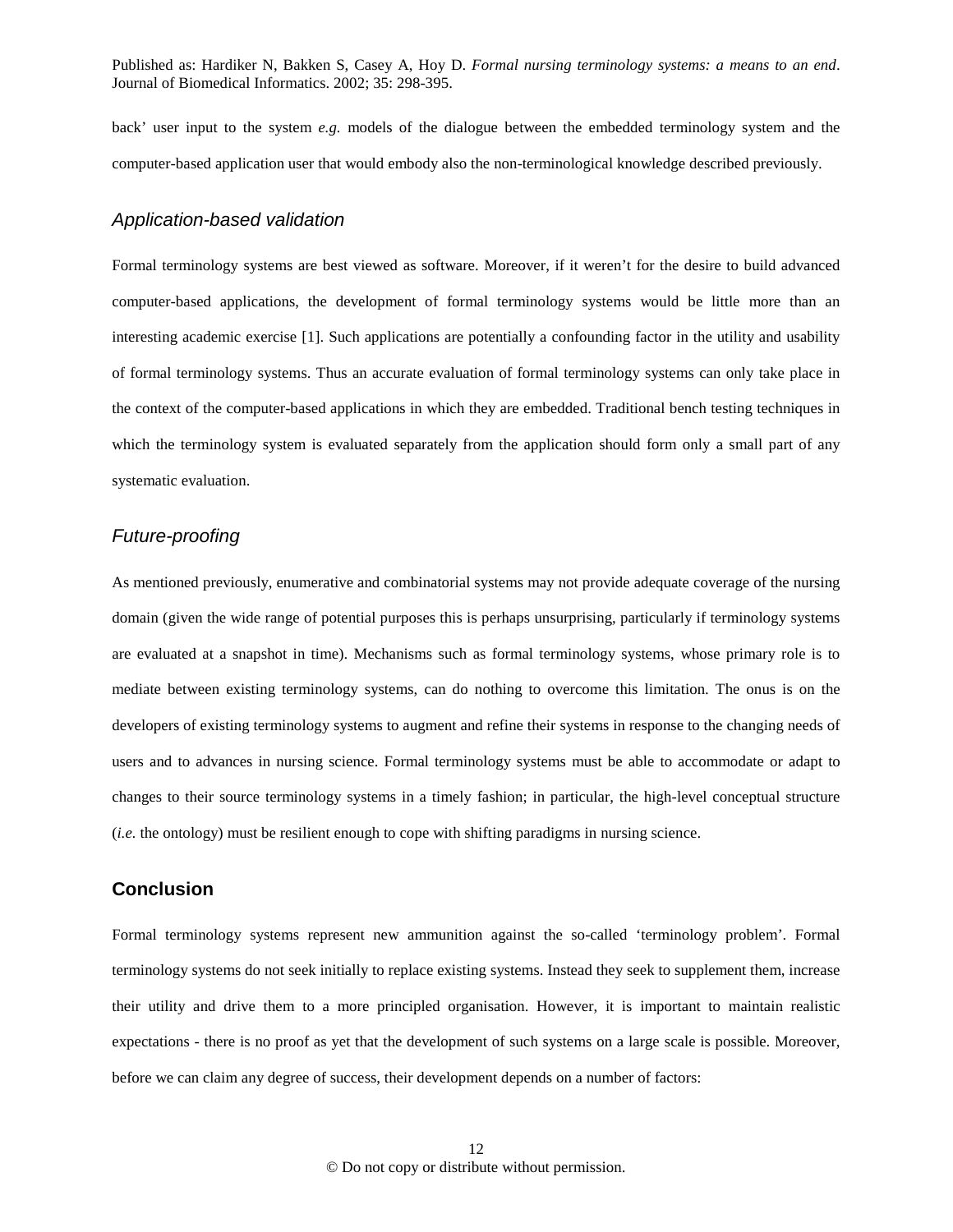- There is a need to build on important ground work by adopting a formative approach to development and by developing appropriate consensus-building tools and techniques, such as a modified Delphi technique, for evaluating formal terminology systems both in terms of their behaviour and in terms of more traditional measures  $e.g.$  content coverage. This of course means evaluating the systems in the context of the applications in which they are embedded.
- Due to their inherent complexity, formal terminology systems will inevitably have flaws. It would be overly ambitious to expect otherwise. Thus there is a need to develop mechanisms for identifying and overcoming such flaws as they are discovered, particularly where client safety and data integrity are at risk.
- In an increasingly interdisciplinary world it is also important that formal nursing terminology systems are not developed in isolation, but form part of more comprehensive terminology systems that cover a broader range of healthcare.
- Formal terminology systems are necessarily computer-based. They embody constructs and exhibit behaviours that would be unacceptable to clinical users. Thus, external supporting mechanisms, such as dialogue models are needed before we can even contemplate direct use of formal terminology systems.
- Where formal terminology systems function as reference terminologies, there should be a 'contract' between reference terminology system developers and users, so that users can assess and manage the risk of change, such as the impact on sources.
- It is important to recognise the boundaries of terminological reasoning and to develop and use formal terminology systems appropriately. Formal terminology systems generally cannot perform diagnostic inference or clinical decision-making; they can however be used to provide semantic 'hooks' to other applications that may be optimised for such non-terminological reasoning.
- There is a relative paucity of applications that currently depend on formal terminology systems. We must await other applications and more widespread use before we can appreciate fully the true utility of formal terminology systems.

To a large extent, formal nursing terminology systems represent a new paradigm for nursing, for nursing terminology development, and for nursing informatics. Nursing, with its traditional emphasis on holism and caring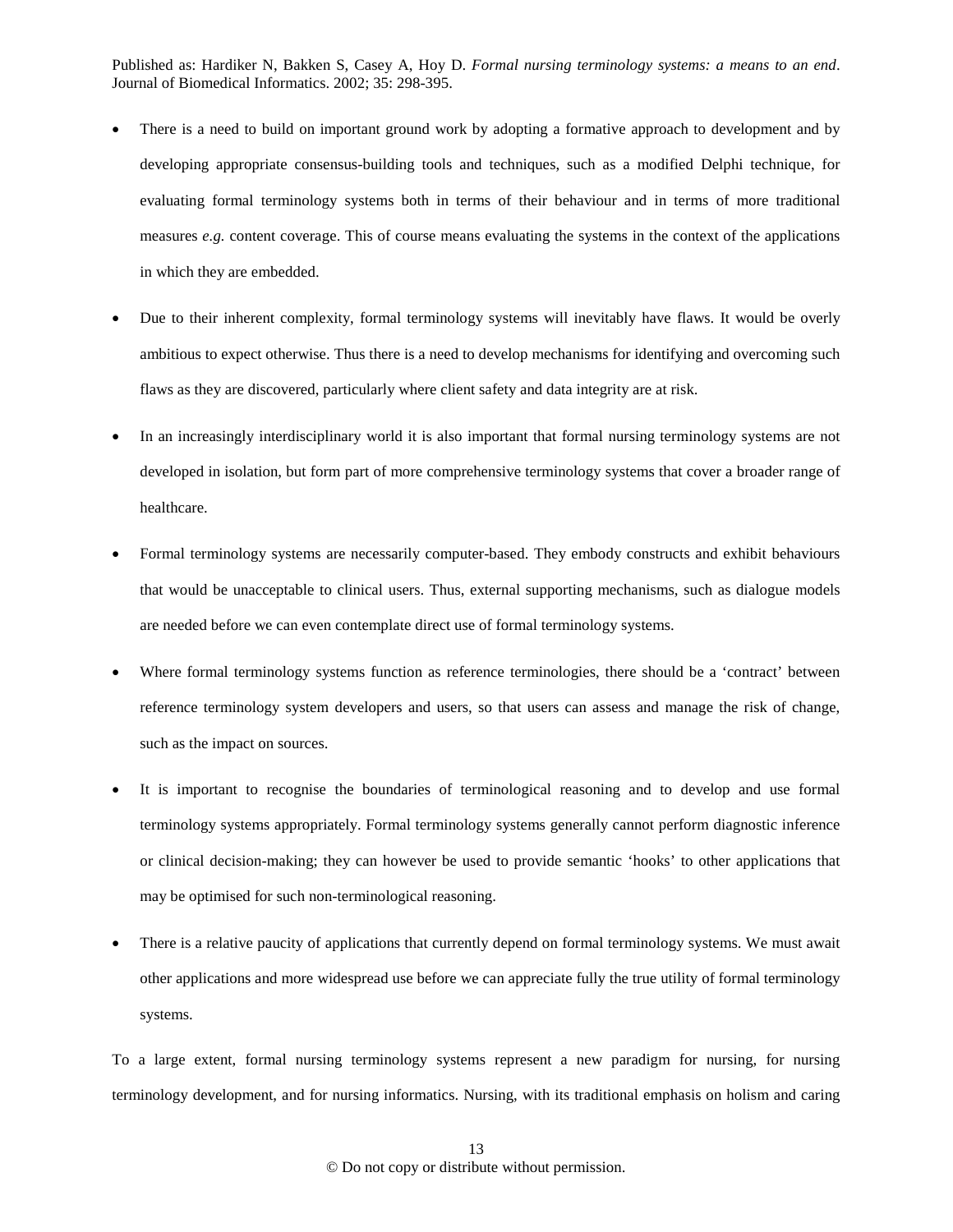will find it difficult to accept and integrate such a paradigm into practice. Nursing is necessarily individualised in nature. Therefore to attempt to standardise it would seem to many to be a strange activity. However, formal terminology systems do not seek to standardise nursing. They seek instead to formalise the terminology used within nursing.

Without formal terminology systems, nursing inevitably will be impoverished. It will not be possible to make full use of the information currently recorded by nurses, to document nursing's contribution to client care outcomes, and to build practice-based nursing knowledge. More importantly perhaps, it will not be possible to advance significantly nursing informatics to a state where we can build on important ground work and begin to develop advanced applications such as a truly computer-based patient record or computer-assisted decision support systems. Formal terminology systems are not an end in themselves. They are a means to fulfil a greater potential for nursing informatics and for the profession as a whole.

However, the development, application and validation of formal terminology systems will not be easy. It will require a commitment on the part of both the nursing informatics community and the nursing profession. We believe that without such systems, progress in nursing informatics will be at best very slow. They are essential if we are to advance the state-of-the-science to a point where we can explore and make full use of the power of computers.

#### **References**

- 1. Rector AL. Clinical terminology: Why is it so hard? Methods of Information in Medicine 1999;38:239-252.
- 2. Currell R, Gold G, Hardiker NR, Hoy D, Wainwright P. Nursing Information Research Project Report: Final Report for the Project Board NHS Centre for Coding and Classification. Available at [http://www.nhsia.nhs.uk/pdf/nirp.pdf.](http://www.nhsia.nhs.uk/pdf/nirp.pdf)
- 3. Haug PJ, Christensen L, Gundersen M, Clemons B, Koehler S, Bauer K. A natural language parsing system for encoding admitting diagnoses. Proc AMIA Annu Fall Symp. 1997: 814-8.
- 4. Hardiker NR, Hoy D, Casey A. Standards for Nursing Terminology. Journal of the American Medical Informatics Association 2000;7:523-528.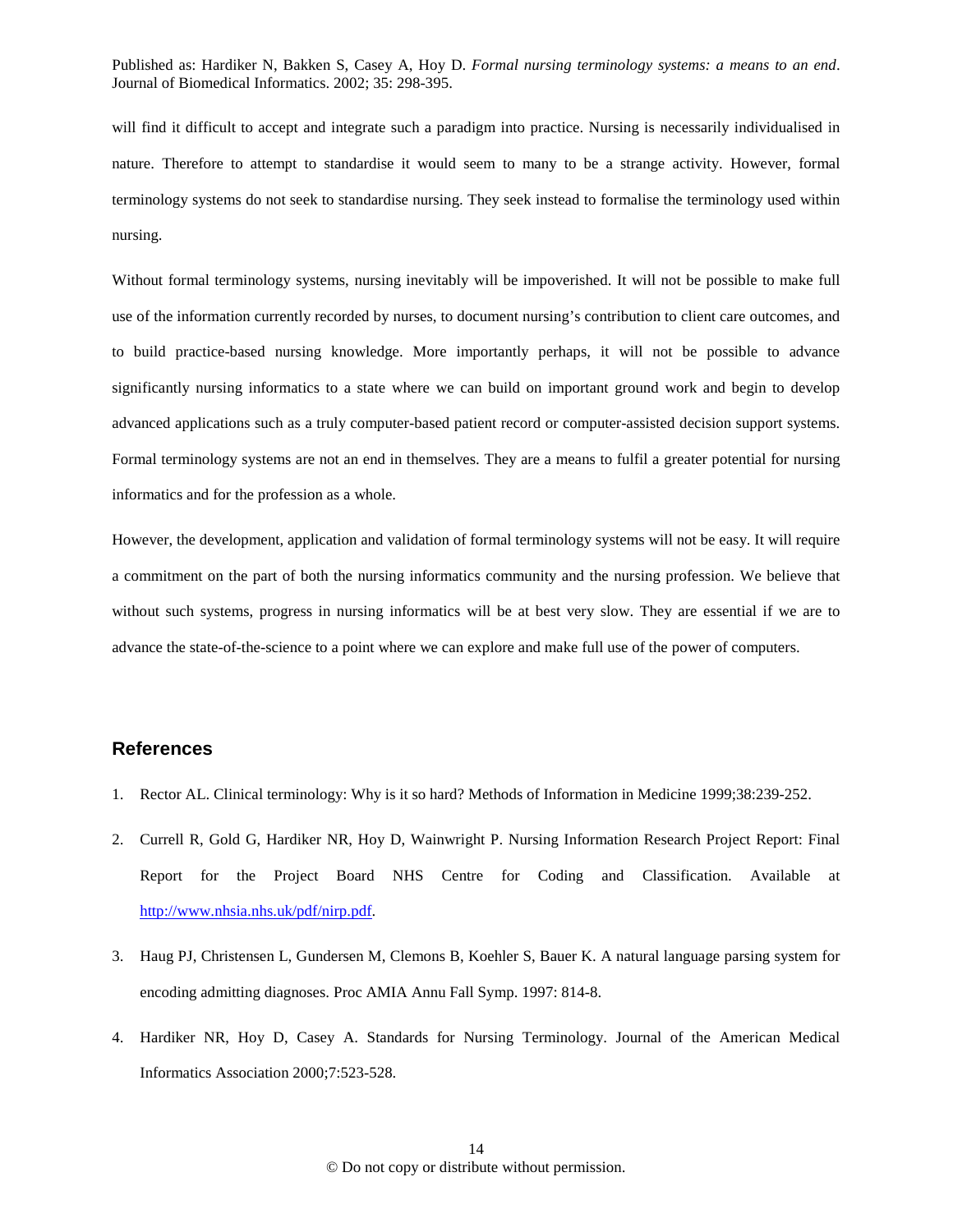- 5. North American Nursing Diagnosis Association. NANDA Nursing Diagnoses: Definitions & Classifications, 1999-2000. Author: Philadelphia, 1999.
- 6. McCloskey J, Bulechek G, editors. Nursing Interventions Classification (NIC), 3rd edition. Mosby-Year Book Inc.: St. Louis, 2000.
- 7. Martin K, Scheet N. The Omaha System: a pocket guide for Community Health Nursing. W.B.Saunders Company: Philadelphia, 1992.
- 8. Saba V. Home Health Care Classification of Nursing Diagnoses and Interventions. Georgetown University: Washington DC, 1994.
- 9. Coenen A, Marin HF, Park H, Bakken S. Representing nursing concepts for computer-based systems: International perspectives. Journal of the American Medical Informatics Association 2001;8:202-211.
- 10. Grobe S. Nursing Intervention lexicon and taxonomy study: Language and classification methods. Advances in Nursing Science 1990:13;22-33.
- 11. Ingenerf J. Taxonomic Vocabularies in Medicine: The Intention of Usage Determines Different Established Structures. In Greenes RA, Peterson H, Protti D, editors. Proceedings of the Eighth World Congress on Medical Informatics. North-Holland: Amsterdam, 1995:136-139.
- 12. Henry SB, Mead CN. Nursing Classification Systems: Necessary but not Sufficient for Representing "What nurses do" for Inclusion in Computer-based Patient Record Systems. Journal of the American Medical Informatics Association 1997;4:222-232.
- 13. Henry SB, Holzemer WL, Reilly CA, Campbell KE. Terms Used by Nurses to Describe Patient Problems: Can SNOMED III Represent Nursing Concepts in the Patient Record? Journal of the American Medical Informatics Association 1994;1:61-74.
- 14. Hardiker NR, Rector AL. Structural validation of nursing terminologies. Journal of the American Medical Informatics Association 2001;8:212-221.
- 15. Olsen P.S. Classificatory review of ICNP. Available at [http://www.icn.ch/ICNPreview.pdf.](http://www.icn.ch/ICNPreview.pdf)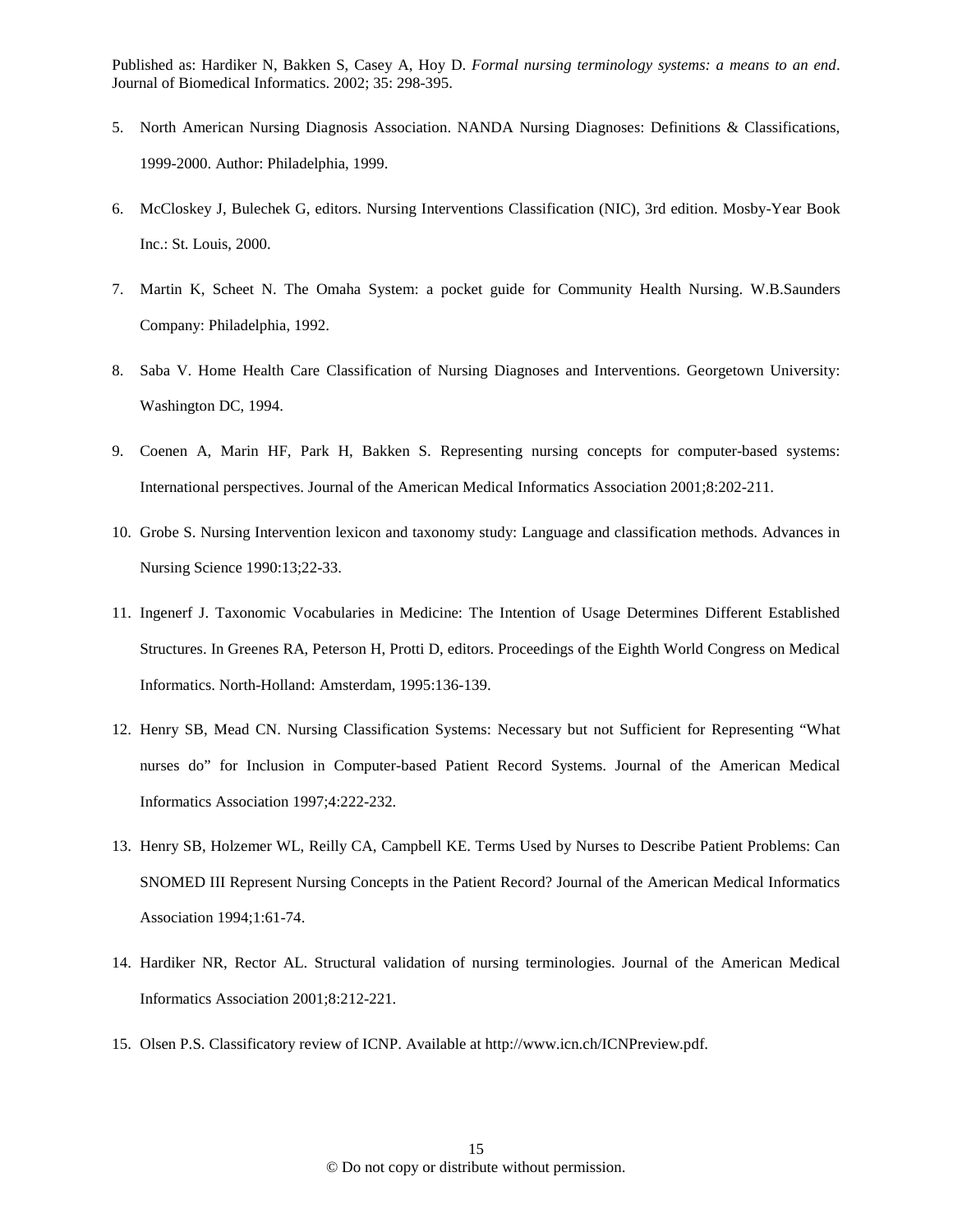- 16. Hardiker N. Mediating between Nursing Intervention Terminology Systems. In: Bakken, S (ed). A Medical Informatics Odyssey: Visions of the Future and Lessons from the Past. Philadelphia: Hanley & Belfus, Inc., 2001: 239-243.
- 17. Holzemer WL, Henry SB, Dawson C, et al. An evaluation of the utility of the Home Health Care Classification for categorizing patient problems and nursing interventions from the hospital setting. In: Gerdin U, Tallberg M, Wainwright P (eds). Nursing Informatics: The Impact of Nursing Knowledge on Health Care Informatics. Stockholm, Sweden: IOS Press, 1997:21-6.
- 18. Bakken S, Hardiker NR, Mead CN. Concept-oriented terminological systems. In Saba VK, McCormick KA, editors. Essentials of computers for nurses: Informatics for the new millennium, 3rd edition. McGraw-Hill: New York, 2001:191-198.
- 19. Rector AL, Bechofer S, Goble C, Horrocks I, Nowlan W, Solomon W. The GRAIL concept modelling language for medical terminology. Artificial Intelligence in Medicine 1997;9:139-171.
- 20. Rector AL, Solomon W, Nowlan W, Rush T, Zanstra P, Claassen W. A Terminology Server for Medical Language and Medical Information Systems. Methods of Information in Medicine 1995;34:147-157.
- 21. Spackman K, Campbell K, Cote R. SNOMED RT: A Reference Terminology for Health Care. In Masys D, editor. Proceedings of the 1997 Annual Symposium of the American Medical Informatics Association. Hanley & Belfus Inc.: Philadelphia, 1997:640-644.
- 22. Hardiker NR. A Logical Ontology for Nursing Interventions [PhD]. University of Manchester: Manchester, 2002.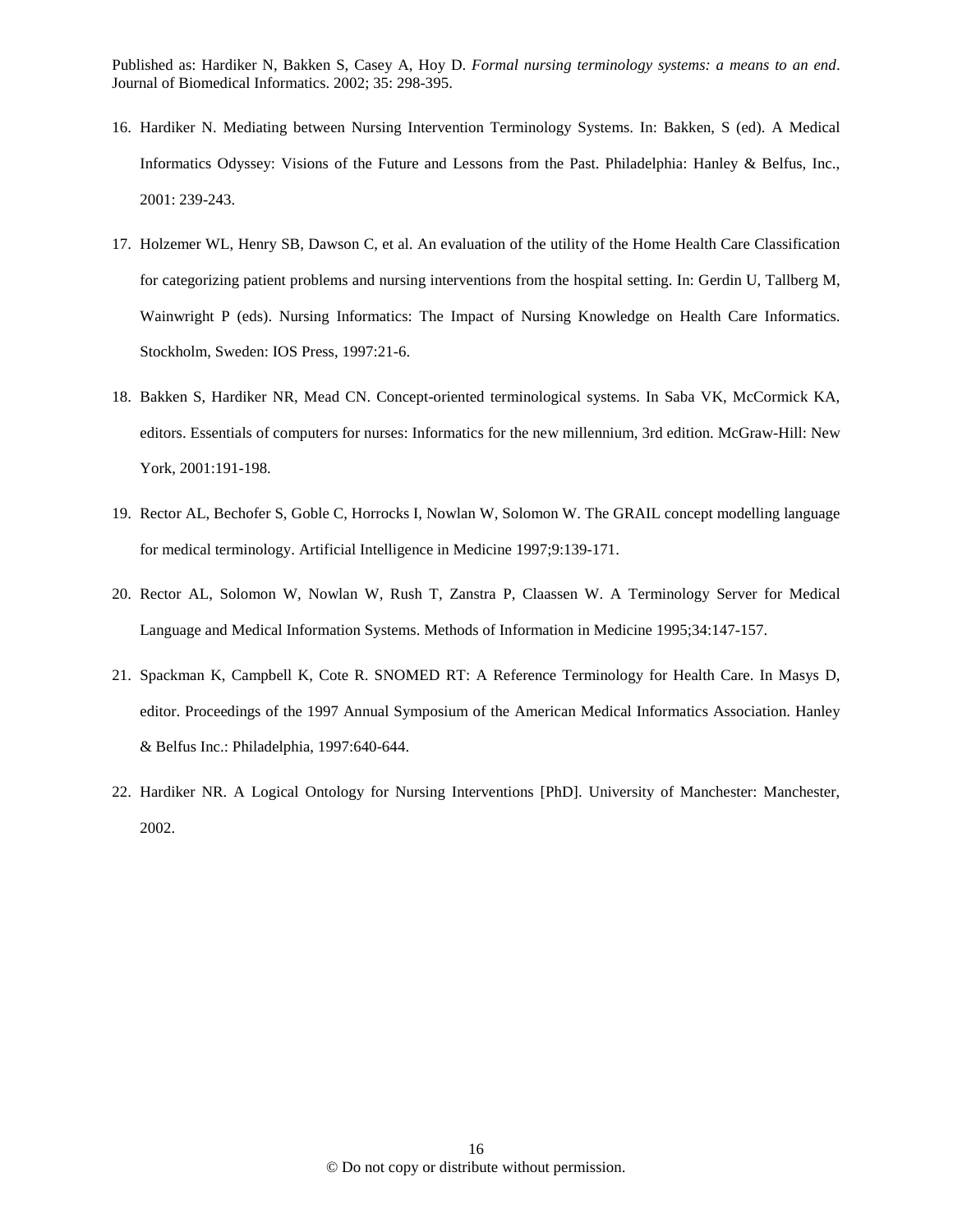

*Figure 1: A diagrammatic representation of a GRAIL model in which the concept Pain has been explicitly defined as a child of Symptom. A rule (represented as an arc labelled with hasDuration) states that it would be reasonable to combine Symptom with Acute via the hasDuration attribute. This rule is inherited by Pain as it is a child of* 

*Symptom.*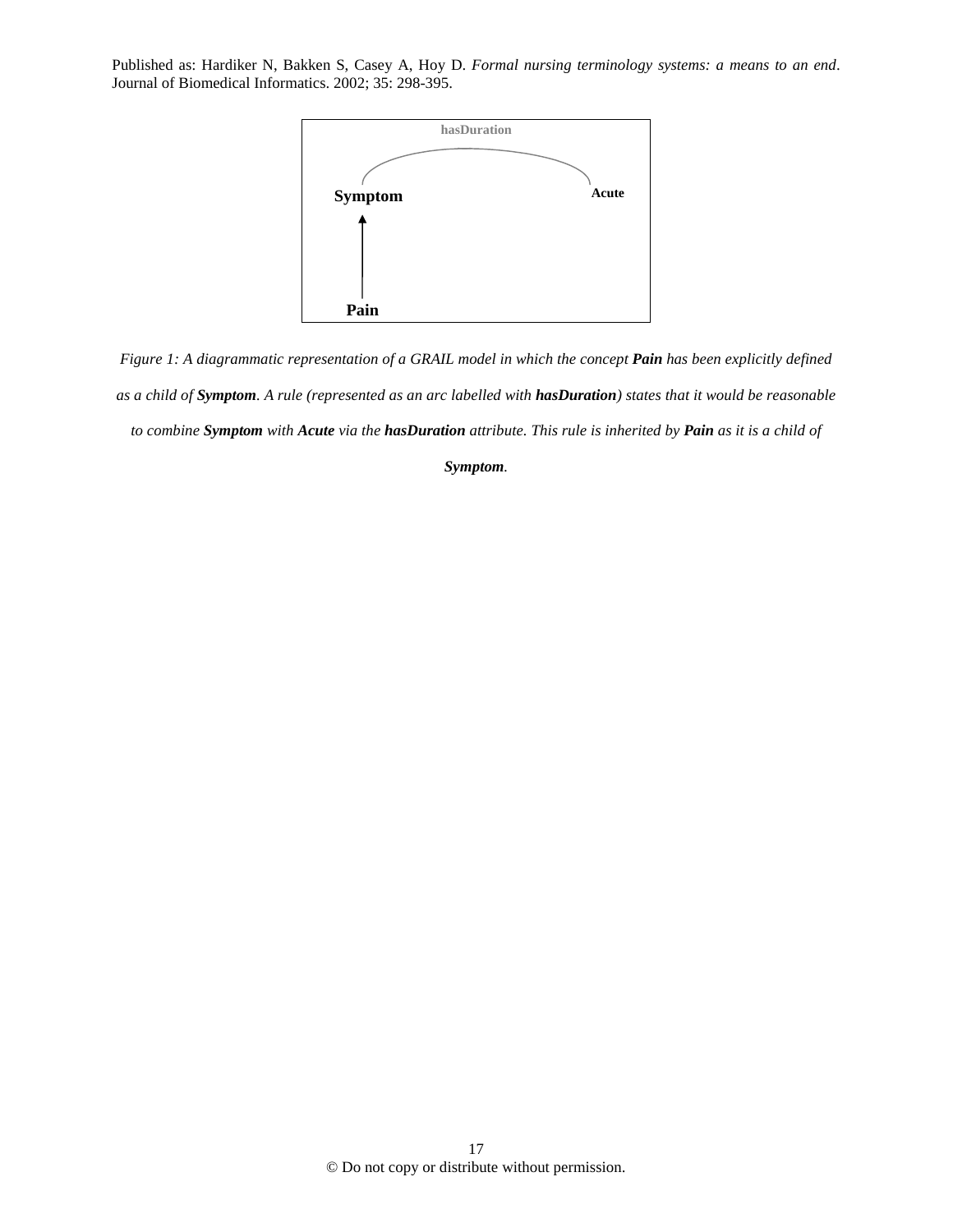

*Figure 2: Diagrammatic representation showing how the complex concept Pain which hasDuration Acute,* 

*corresponding to the notion 'Acute pain', has been classified automatically by the terminology server as a child of* 

*Pain.*